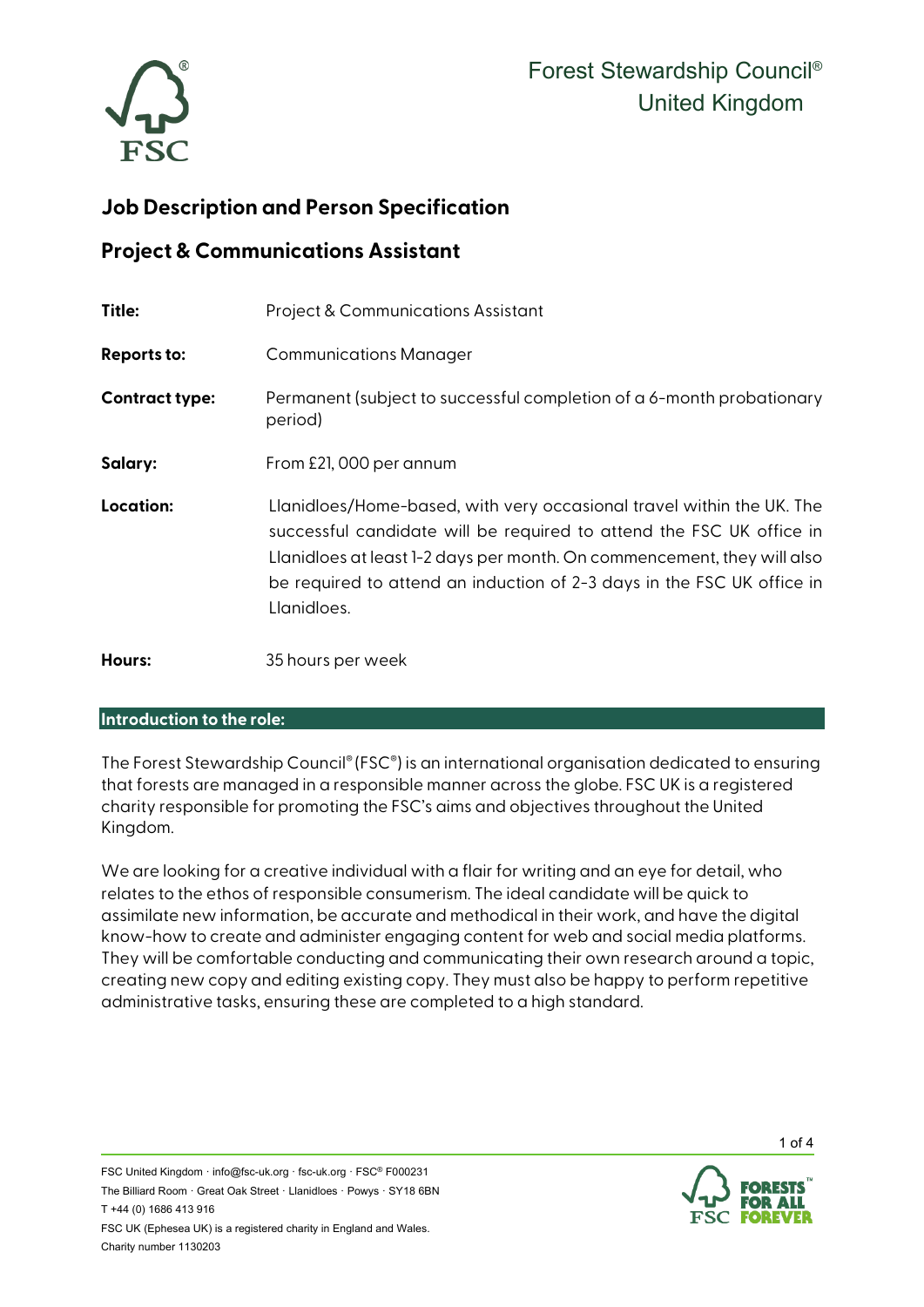

#### **Main purpose and responsibilities of the role:**

#### **Website and Social Media**

- Provide FSC UK website administration support
- Maintain FSC UK social media platforms (currently Twitter, Instagram, Facebook, LinkedIn). Work closely with Communications Manager to review social media performance and adjust plans or strategies to optimise reach and engagement.

#### **Publications and Copywriting**

• Originate and adapt written and visual content, as required e.g. for Forest Matters newsletter

#### **Research**

- Review and compile information from journals, research reports and websites, as required
- Provide research support for and/or administrate FSC UK projects, as required

#### **Campaigns and Events**

- In conjunction with other staff, assist with the preparation of specific campaigns and exhibitions
- Attend events and meetings, as required

#### **Trademark Approval**

- Administration of FSC single-use trademark licences in the UK
- Support the Trademark Service Programme by collating, verifying and recording data as required

#### **Other**

• Undertake any other additional duties, as required, in order to ensure the smooth running of FSC UK

#### **Person specification:**

|                                              | <b>Essential</b>                                                                                        | <b>Desirable</b>                                          |
|----------------------------------------------|---------------------------------------------------------------------------------------------------------|-----------------------------------------------------------|
| Education,<br>training and<br>qualifications | • Degree or equivalent level of<br>knowledge acquired through<br>experience and<br>training/development | An understanding of FSC or other<br>certification schemes |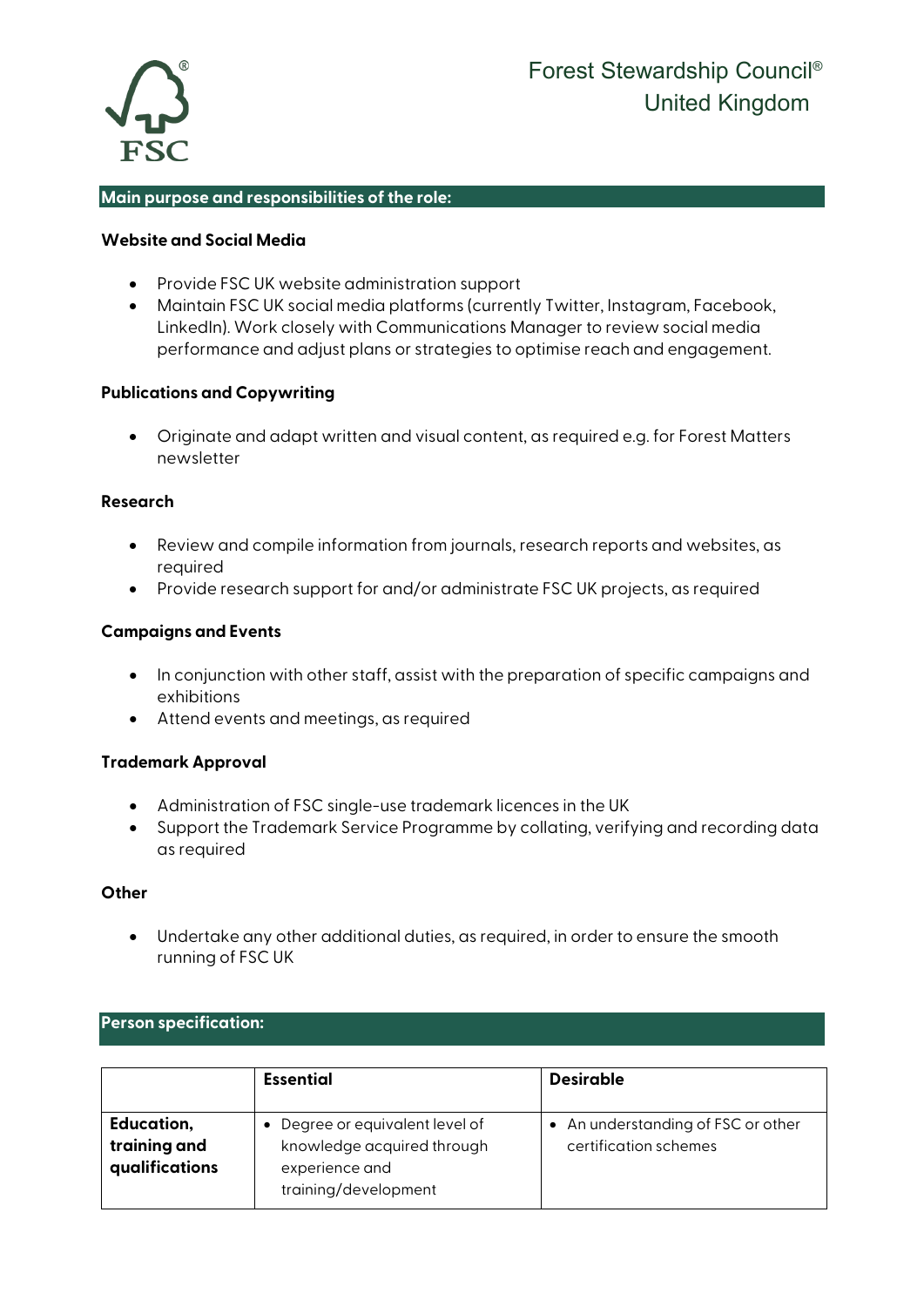

# Forest Stewardship Council® United Kingdom

| <b>Skills and</b><br>knowledge | • Excellent IT skills<br>Experienced in the use of Microsoft<br>Office, especially Outlook, Word<br>and Excel<br>Good organisational skills with<br>ability to manage multiple tasks<br>competently<br>Excellent written communication<br>Good verbal communication<br>• Excellent research skills                  | Experienced in the use of<br>$\bullet$<br>Mailchimp, Adobe InDesign,<br>Photoshop, Illustrator, Premier Pro<br>and After Effects, Google Analytics<br>and Google Search Console                                                                                                                                                                              |
|--------------------------------|---------------------------------------------------------------------------------------------------------------------------------------------------------------------------------------------------------------------------------------------------------------------------------------------------------------------|--------------------------------------------------------------------------------------------------------------------------------------------------------------------------------------------------------------------------------------------------------------------------------------------------------------------------------------------------------------|
|                                | Comfortable working with and<br>expressing data accurately and<br>appropriately<br>Attention to detail                                                                                                                                                                                                              |                                                                                                                                                                                                                                                                                                                                                              |
| <b>Experience</b>              | • Familiarity with and experience<br>using social media platforms                                                                                                                                                                                                                                                   | Administration experience<br>$\bullet$<br>Maintaining social media pages<br>Website and/or blog<br>$\bullet$<br>administration (WYSIWYG)<br>Experience of search engine<br>optimisation<br><b>Customer services</b><br>$\bullet$<br>Proofreading<br>Experience of creating videos<br>Experience of planning and/or<br>undertaking campaigns and/or<br>events |
| Personal<br><b>attributes</b>  | • Patient and polite<br>Good telephone/email manner<br>• Flexible attitude to working<br>environment and ability to work as<br>part of a small and dynamic team<br>A positive, enthusiastic approach<br>• A positive attitude towards routine<br>tasks<br>• Relate to the ethos of responsible<br>forest management |                                                                                                                                                                                                                                                                                                                                                              |
| <b>Abilities</b>               | Ability to follow instructions and<br>$\bullet$<br>accept guidance<br>• Attention to detail and ability to<br>undertake and manage accurate<br>recording and reporting of<br>information<br>Ability to maintain good working<br>relationships<br>• Effective time management skills<br>Ability to learn quickly     | • Ability to prioritise own workload                                                                                                                                                                                                                                                                                                                         |